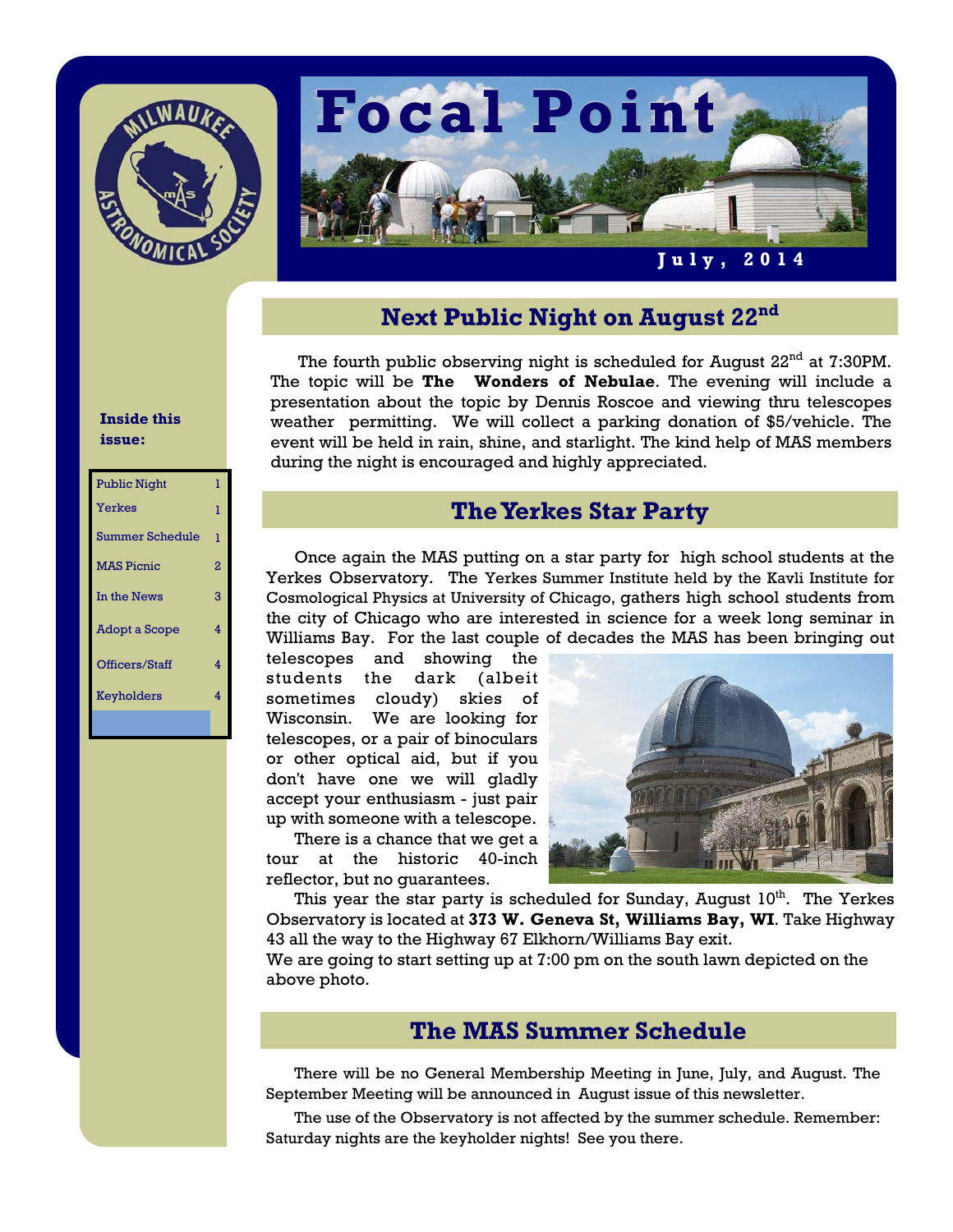## **MAS Picnic**

We were having our Annual Potluck Picnic on Saturday, July 19<sup>th</sup> at the MAS Observatory in New Berlin. This summer we got lucky with the beautiful weather, so after two consecutive indoor events we could set up the tables and lawn chairs on the grass by the B dome. Members and their guests (25 person altogether) were engaged in c h e e r f u l conversation while



enjoying a variety of delicious food. Everybody had a great time.



 As a surprise Virgil Tangney, who moved to Florida a couple of years ago, showed up with his family. Virgil joined the MAS 50 years ago, served as Board member and President. On a photo to the right he is standing in front of the



observatory named after him that housing the 12" LX200 telescope.

*Photos are courtesy of Scott Jamieson* 

#### **Page 2**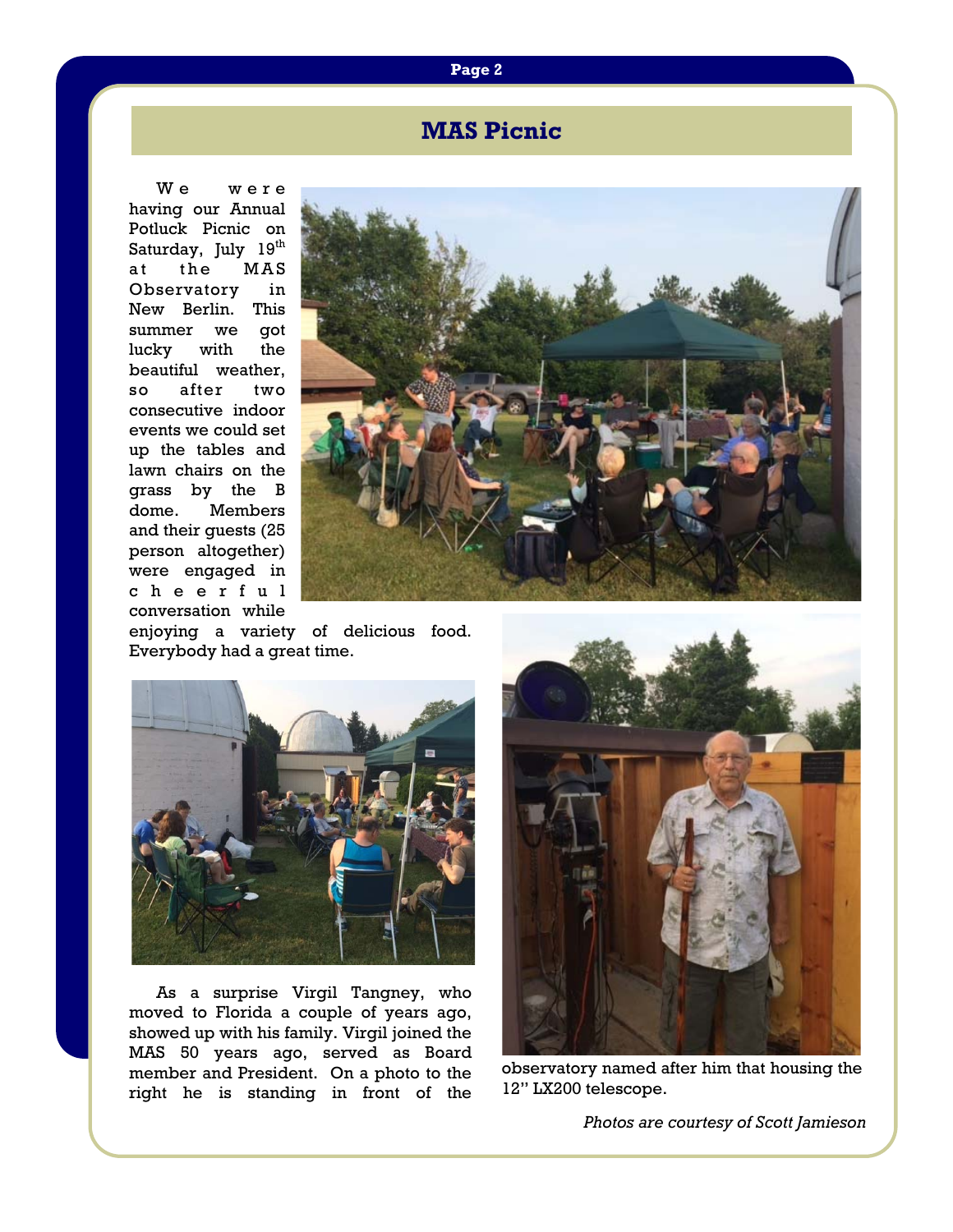## **In the Astronomical News**

### **Voyager Spacecraft Might Not Have Reached Interstellar Space**

 In 2012, the Voyager mission team announced that the Voyager 1 spacecraft had passed into interstellar space, traveling further from Earth than any other manmade object. But, in the nearly two years since that historic announcement, and despite subsequent observations backing it up, uncertainty about whether Voyager 1 really crossed the threshold continues. There are some

scientists who say that the spacecraft is still within the heliosphere – the region of space dominated by the Sun and its wind of energetic particles – and has not yet reached the space between the stars.

 Now, two Voyager team scientists have developed a test that they say could prove once and for all if Voyager 1 has crossed the boundary. The new test is outlined in a study accepted for publication in *Geophysical Research Letters*, a journal of the American Geophysical Union.

 The scientists predict that, in the next two years, Voyager 1 will cross the current sheet – the sprawling surface within the heliosphere where the polarity of the sun's magnetic field changes from plus to minus. The

spacecraft will detect a reversal in the magnetic field, proving that it is still within the heliosphere. But, if the magnetic field reversal doesn't happen in the next year or two as expected, that is confirmation that Voyager 1 has already passed into interstellar space.

 Professor George Gloeckler has worked on the Voyager mission since 1972 and has been a vocal opponent of the view that Voyager 1 has entered interstellar space. He said that, although the spacecraft has observed many of the signs indicating it may have reached interstellar space, like cosmic rays, Voyager 1 did not see a change in magnetic field that many were expecting. This controversy will continue until it is resolved by measurements.

Gloeckler and co-author, Len Fisk, also a

professor in atmospheric, oceanic and space sciences at the University of Michigan, are basing their new test on a model they developed and published earlier this year in *The Astrophysical Journal*. The model assumes that the solar wind is slowing down and, as a result, that the solar wind can be compressed. Based on this assumption, the study says Voyager 1 is moving faster than the



The heliosphere is a large bubble inflated research scientist at from the inside by the high-speed solar California Institute of heliopause. The bow shock pushes ahead Fisk are right and the heliosphere plows through the galaxy. heliosphere. He said that if wind blowing out from the Sun. Pressure from the solar wind, along with pressure from the surrounding interstellar medium, determines the size and shape of the heliosphere. The supersonic flow of solar wind abruptly slows at the termination shock, the innermost boundary of the solar system. The edge of the solar system is the through the interstellar medium as the *Credit: Southwest Research Institute*

outward flow of the solar wind and will encounter current sheets where the polarity of the magnetic field will reverse, proving that the spacecraft has not yet left the heliosphere. The scientists predict this reversal will most likely happen during 2015, based on observations made by Voyager 1.

 Alan Cummings, a senior Technology in Pasadena and a co-investigator on the Voyager mission, believes Voyager 1 has most likely crossed into interstellar space, but he said there is a possibility that Gloeckler and spacecraft is still in the Voyager 1 experiences a

current sheet crossing like the one being proposed in the new study, it could also mean that the heliosphere is expanding and crossed the spacecraft again.

 Stephen Fuselier, director of the space science department at the Southwest Research Institute in San Antonio, Texas, who believes Voyager 1 has entered interstellar space, said he will reserve judgment on whether Gloecker and Fisk are correct until 2016. He said there is a sizeable fraction of the space community that is skeptical that Voyager 1 has entered interstellar space, but the new proposed test could help end that debate. Another good test will come when Voyager 2 crosses into interstellar space in the coming years.

from American Geophysical Union

#### **Page 3**